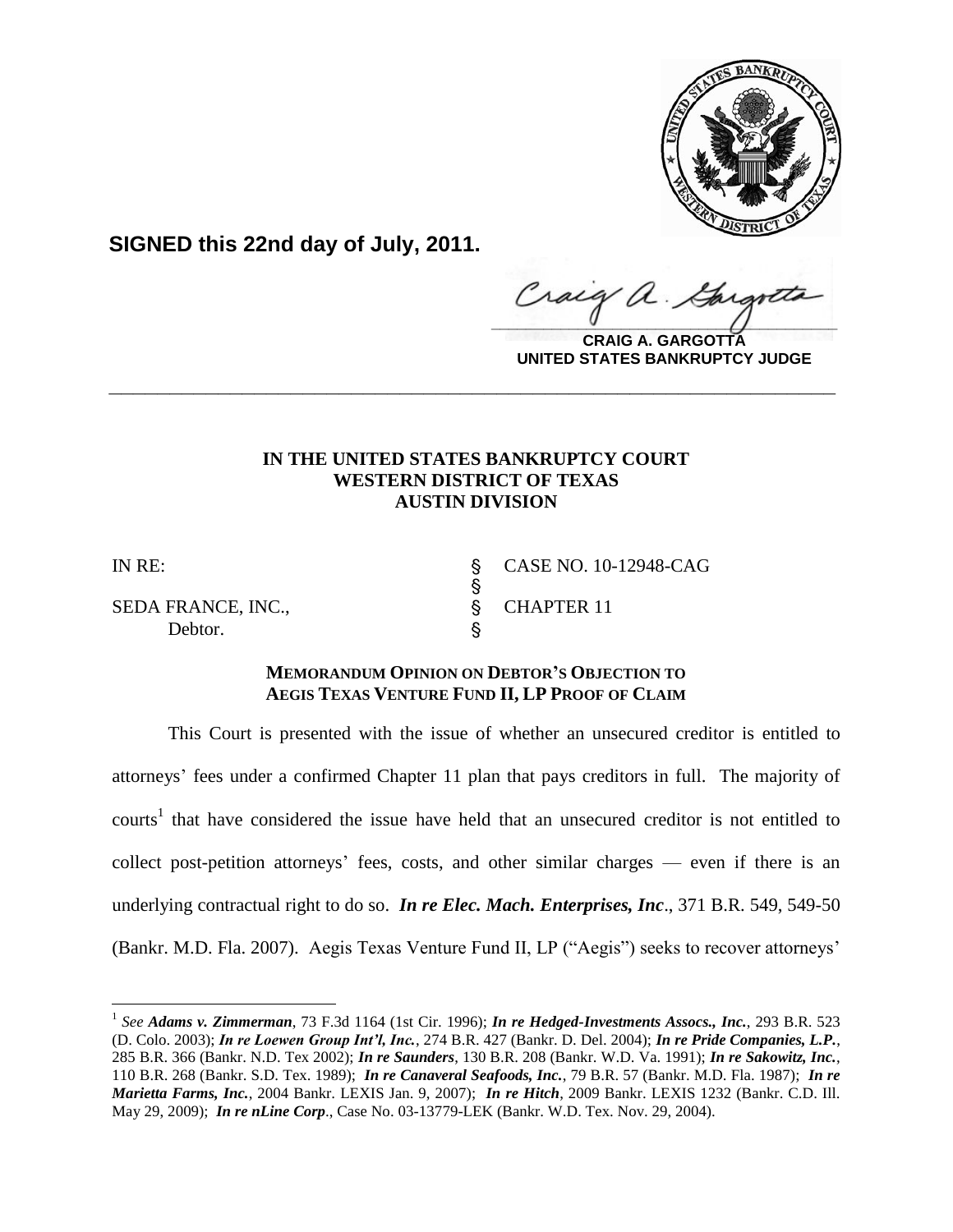fees and costs incurred post-petition as part of its unsecured claim against Seda France, Inc. ("Debtor"). In keeping with the majority view, Debtor's objection to Aegis' claim for attorneys' fees incurred post-petition should be sustained.

## **BACKGROUND**

This matter is referred to this Court under the District Court"s Standing Order of Reference. The Court has subject matter jurisdiction under 28 U.S.C. § 157(a) and § 1334(b). Venue is proper under 28 U.S.C. § 1408(1). This matter is a core proceeding under 28 U.S.C. § 157(b)(2)(B) (allowance or disallowance of claims against the estate) and is deemed a contested matter pursuant to Fed. R. Bankr. Proc. 9014. The Court may render findings of fact and conclusions of law as set forth in Fed. R. Bankr. Proc. 7052(a)(1).

On February 11, 2011, Aegis timely filed its Proof of Claim (the "Aegis Claim") in this Chapter 11 bankruptcy case. The Aegis Claim asserted that, in addition to the principal, interest, and pre-petition attorney"s fees under its loan documents with Debtor, Aegis was entitled to recover post-petition attorney's fees as part of its unsecured claim. In this regard, the proof of claim provided that the "Amount of Claim as of Date Case Filed" was "\$1,895,225.09 plus all allowable post-petition legal expenses." Aegis Claim, ¶ 1, page 1. Additionally, the Aegis Claim stated:

Aegis has also incurred post-petition attorney"s fees which it believes are recoverable under applicable bankruptcy and non-bankruptcy law. Through December 31, 2010, such fees total \$76,125.68. It is estimated that additional post-petition attorney"s fees in the amount of approximately \$40,000.00 will be incurred during the pendency of Debtor's bankruptcy case. Thus, including incurred and estimated post-petition attorney"s fees, the total Aegis claim is \$2,011,350.77.

*See* Attachment to Proof of Claim of Aegis Texas Venture Fund II, LP in *In re Seda France,*  Inc., Bankruptcy Case No. 10-12948-CAG in the United States Bankruptcy Court for the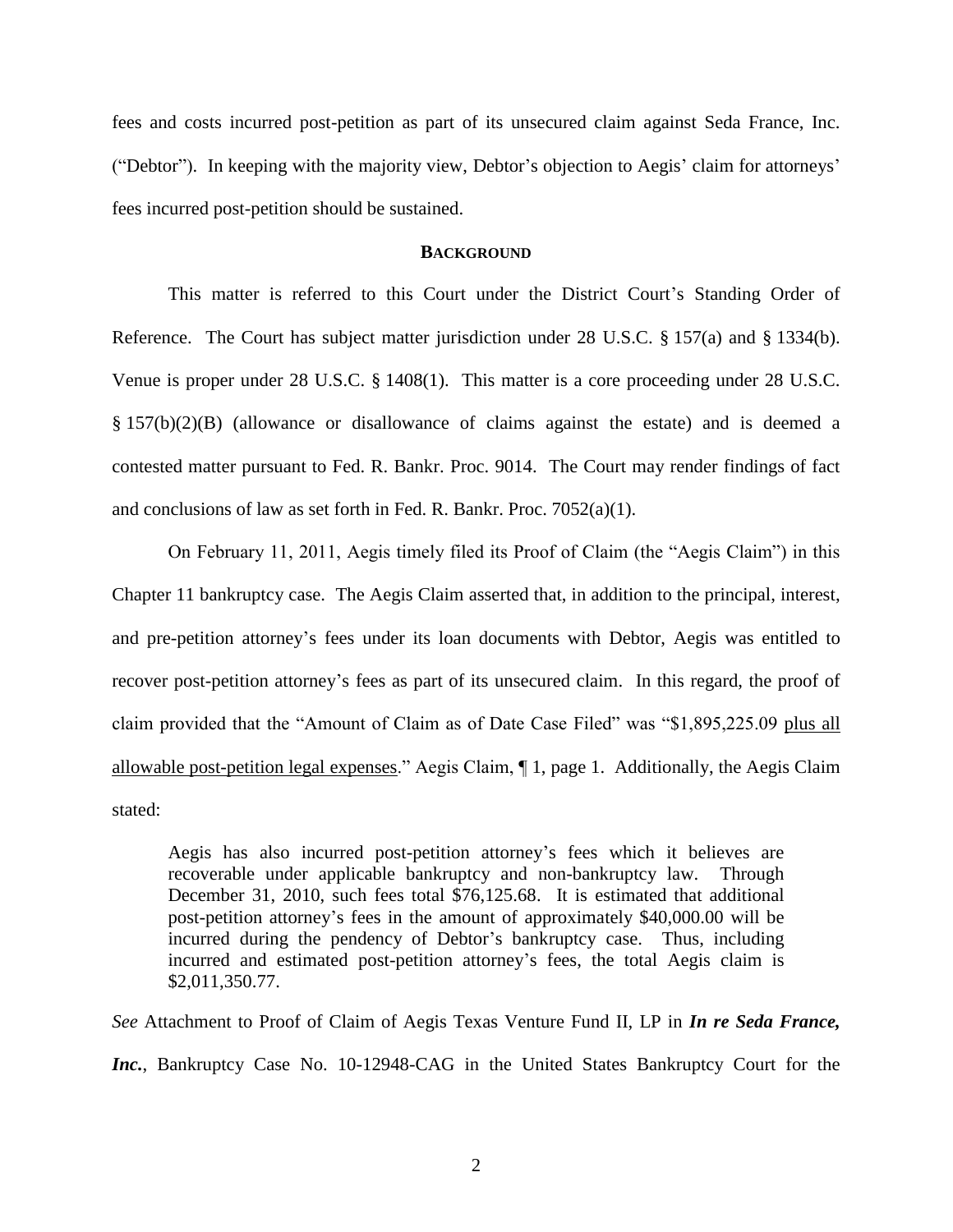Western District of Texas, Austin Division (the "Attachment to Proof of Claim"),  $\P$  4 on page 2

of the Aegis claim.

Debtor filed a limited objection to the Aegis Claim on April 11, 2011 (docket no. 167).

The objection cited the four reasons stated by the court in *In re Elec. Mach. Enters., Inc.*, 371

B.R. at 550-552 why post-petition attorneys' fees and costs must be disallowed:

- (i) The Bankruptcy Code expressly authorizes the recovery of post-petition attorney"s fees only for oversecured creditors and, thus, by implication, prohibits such fees for all others;
- (ii) The Supreme Court"s opinion in *United Savings Ass'n v. Timbers*, 484 U.S.365 (1988) supports the conclusion that unsecured creditors are not entitled to recover post-petition attorneys' fees;
- (iii) Creditors' claims are determined on the petition date, and therefore, cannot include post-petition attorneys" fees and costs; and
- (iv) Allowing unsecured creditors to recover post-petition attorneys" fees and costs is inequitable and negatively impacts the administration of bankruptcy cases.

Debtor also argued that the Supreme Court's opinion in *Travelers Cas. & Sur. Co. of America v.* 

*Pac. Gas & Elec. Co.*, 549 U.S. 443 (2007) provides no authority for allowing unsecured creditors to recover post-petition attorneys" fees and costs. Debtor then stated that even if the fees and costs were allowable, Aegis could not recover them because it failed to file an application for approval as required by Rule 2016.

Aegis filed a response on April 29, 2011 (docket no. 174). Aegis cited the post-*Travelers* decisions of *Ogle v. Fid. & Deposit Co. of Maryland*, 586 F.3d 143 (2nd Cir. 2009), *In re SNTL Corp.*, 571 F.3d 826 (9th Cir. 2009) and *In re QMECT, Inc.*, 368 B.R. 882 (Bankr. N.D. Cal. 2007) in support of its position. It claimed the post-petition attorneys" fees and costs were allowable for numerous reasons, which can be summarized as follows: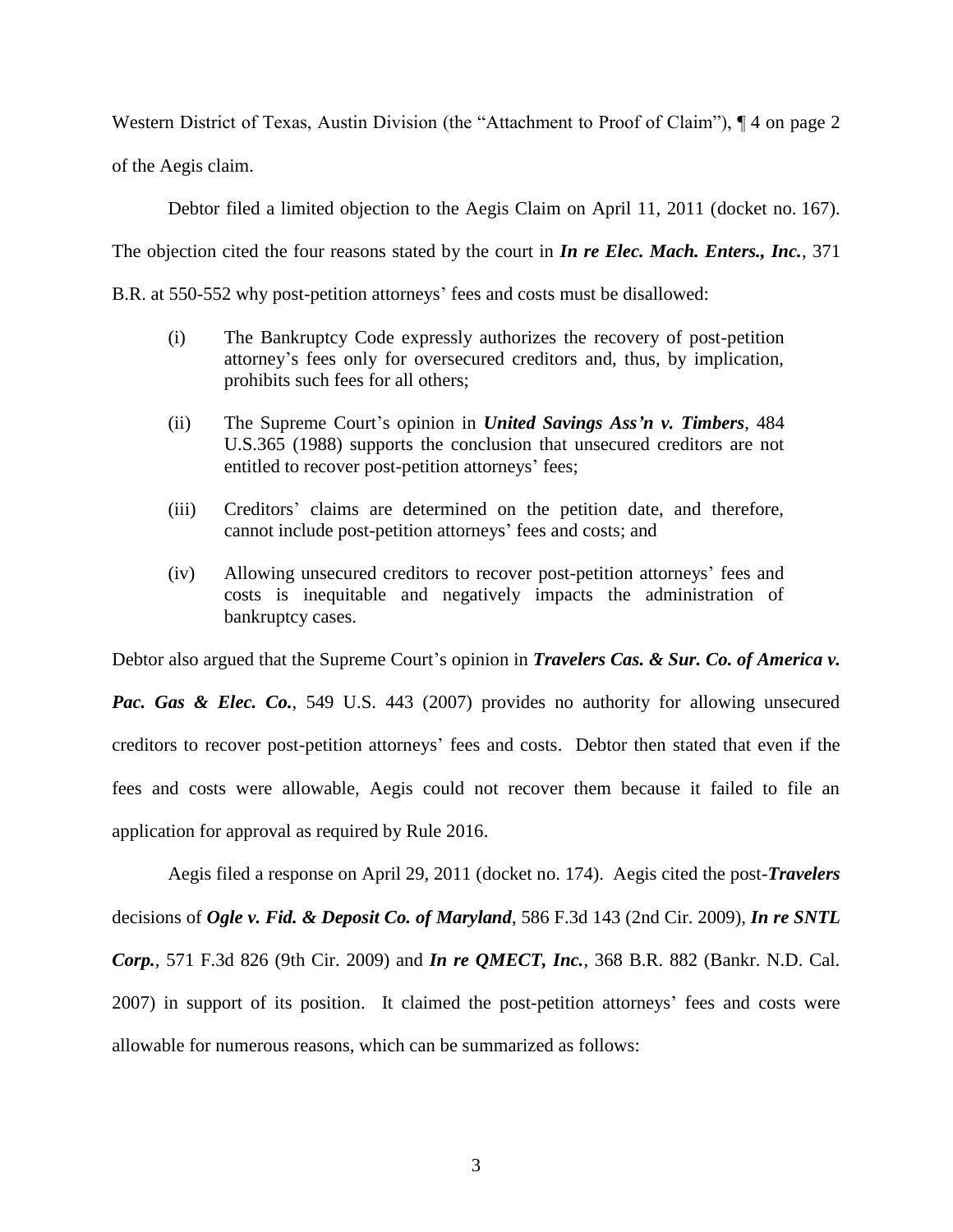- (i) Sections 506(b) and 502(b) have been incorrectly conflated and the maxim of expression unius est exclusion alterius does not apply;
- (ii) The Timbers holding disallows claims for unmatured interest based on a specific provision of the Code, and because there is not a similar provision that disallows post-petition attorneys" fees, the holding does not control.
- (iii) The right to payment for attorneys" fees and costs exists pre-petition, so it is not relevant to whether the creditor has an allowable pre-petition claim that the fees are actually incurred post-petition;
- (iv) The potential inconvenience of having to re-compute attorneys" fees claims post-petition can be mitigated by courts setting claim allowance procedures and deadlines;
- (v) Because there is not a clear provision of the Code for allowing for postpetition attorneys" fees and costs, that non-bankruptcy legal right should be left intact until such time Congress decides otherwise; and
- (vi) Recovery of post-petition attorneys" fees and costs is particularly appropriate where the Debtor"s estate is solvent and all unsecured creditors are to be paid in full under the confirmed plan, such as in this case.

Aegis also argued that Rule 2016 does not apply because it only applies when a creditor is seeking to recover fees and expenses "against the estate," rather than where the fees at issue are includable in the creditor's unsecured pre-petition claim. Alternatively, Aegis argued that if Rule 2016 did apply, its application for approval is included in its response.

## **ANALYSIS**

The Supreme Court's holding in *Travelers* is carefully limited to striking down the **Fobian** Rule. 549 U.S. at 449. It concluded that the Code does not disallow unsecured creditors" claims for attorneys" fees "based *solely* on the fact that the fees at issue were incurred litigating issues of bankruptcy law." *Id.* Further, the Court expressly reserved opinion regarding "whether, following the demise of the *Fobian* rule, other principles of bankruptcy law might provide an independent basis for disallowing" an unsecured creditor's claim for post-petition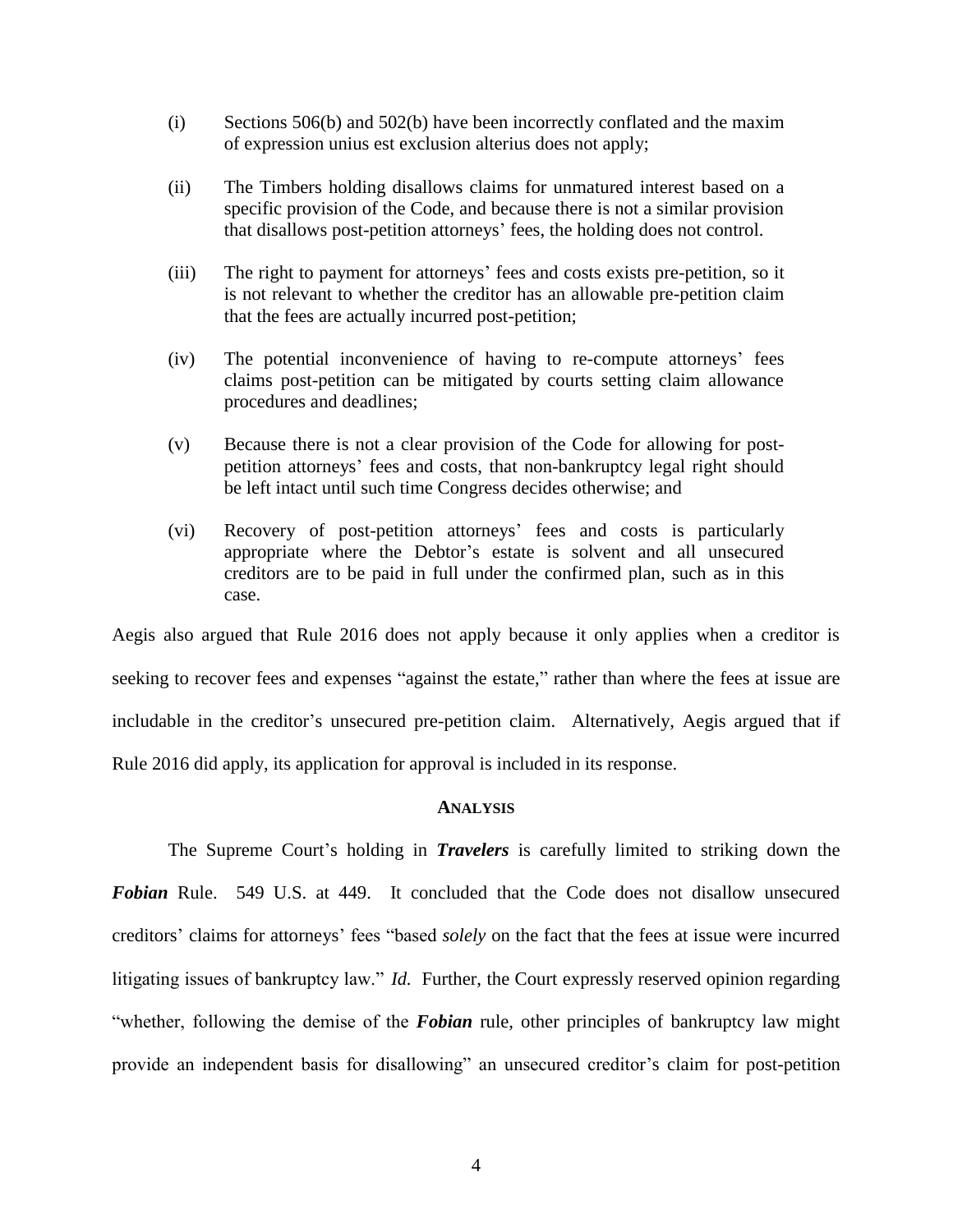attorneys" fees. *Id.* at 456. Thus, it is up to this Court to make its own judgment whether postpetition attorneys" fees are allowable.

1. Because § 506(b) expressly authorizes the recovery of post-petition attorneys" fees only for oversecured creditors, can it be implied that the Code prohibits such fees for all others? Or does the silence with respect to unsecured creditors permit the allowance of post-petition attorneys fees and costs?

The Supreme Court has said, "[w]here Congress explicitly enumerates certain exceptions

to a general prohibition, additional exceptions are not to be implied, in the absence of evidence

of contrary legislative intent." *TRW Inc. v. Andrews*, 534 U.S. 19, 28 (2001). Congress has clearly expressed its intent to award post-petition attorneys" fees to parties in several circumstances—none of which applies as a general matter to an unsecured creditor"s claim for

post-petition attorneys" fees:

- (i) Recovery of post-petition attorneys" fees under § [506\(b\)](https://1.next.westlaw.com/Link/Document/FullText?findType=L&pubNum=1000546&cite=11USCAS506&originatingDoc=I1b44da515fec11dca51ecfdfa1ed2cd3&refType=LQ&originationContext=document&transitionType=DocumentItem&contextData=(sc.Folder*cid.ccfb6f19df924f6b9582843068670142*oc.DocLink)) is limited to oversecured creditors;
- (ii) Section 330 permits a court to award reasonable compensation for attorneys" fees incurred during the bankruptcy by the trustee, an authorized committee, or the debtor;
- (iii) Section 503 allows as an administrative expense reasonable compensation for attorneys' services to the extent that the services benefitted the estate;
- (iv) Section  $362(k)$  provides for "actual damages, including attorneys" fees" to an individual injured by a violation of the automatic stay; and
- (v) Section 523(d) provides for an award of reasonable attorneys" fees for a successful debtor in certain nondischargeability actions.

Jennifer M. Taylor & Christopher J. Mertens, *Travelers and the Implications on the Allowability of Unsecured Creditors' Claims for Post-Petition Attorneys' Fees Against the Bankruptcy Estate*, 81 AM. BANKR. L.J. 123, 148-49 (2007). It thus appears that Congress knew how to provide for an award of post-petition attorneys" fees. *Id*. "If Congress had intended for the holders of both secured claims and unsecured claims to recover attorneys' fees, it could have easily said so. But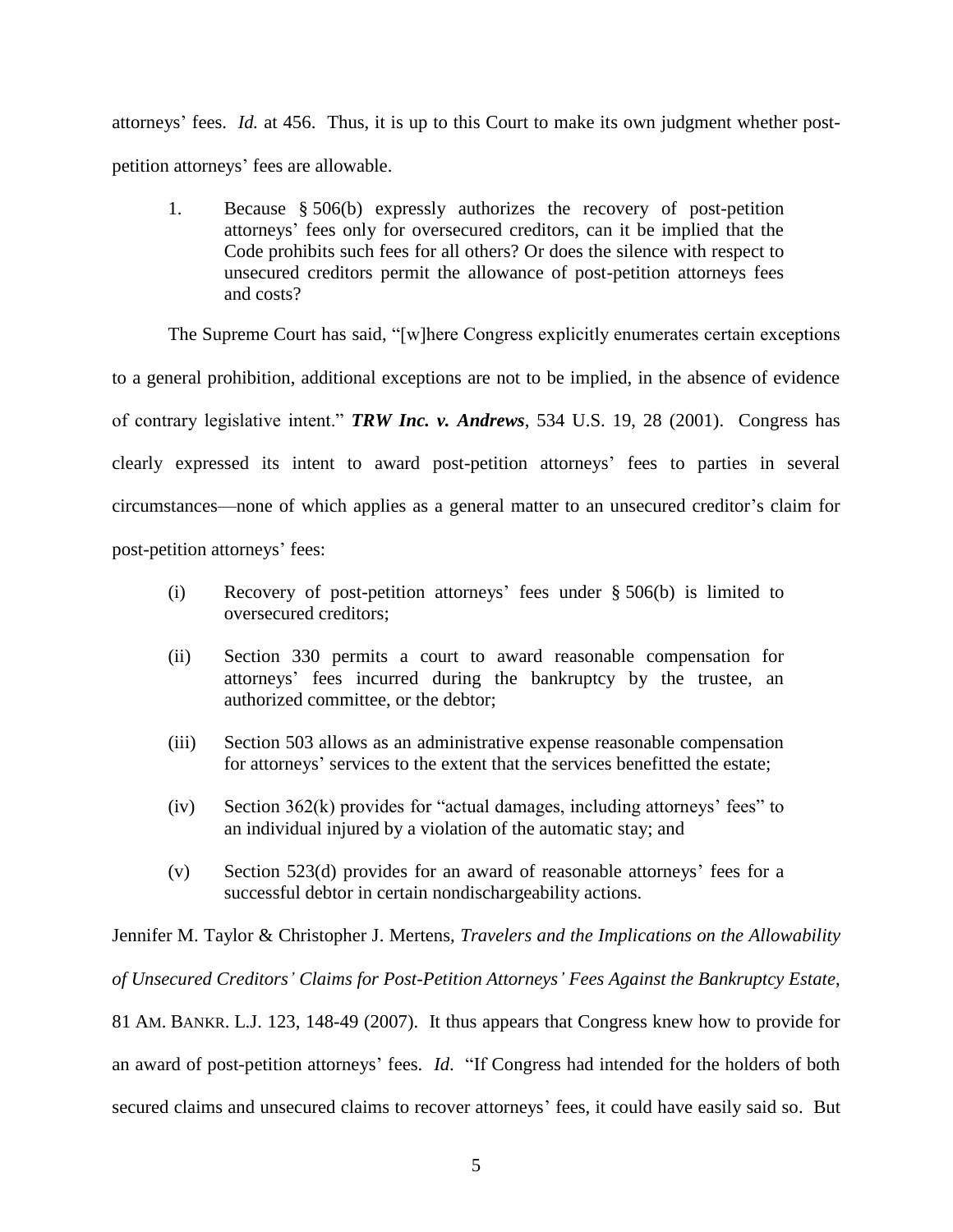it did not." *Id.* (citing *In re Saunders*, 130 B.R. 208, 210 (Bankr. W.D. Va. 1991)). To permit an unsecured creditor to recover its post-petition attorneys' fees from the estate would be to expand on the express exceptions Congress provided for in the Code. *Ins. Co. of N. Am. v. Sullivan*, 333 B.R. 55, 61 (D. Md. 2005).

#### A. Does The *Timbers* Holding Control?

The specific question at issue in *Timbers* was whether undersecured creditors are entitled to compensation under  $\S 362(d)(1)$  for the delay caused by the automatic stay in foreclosing on their collateral. 484 U.S. at 369. Answering in the negative, the Court found support in the idea that § 506(b) has the "substantive effect of denying undersecured creditors post-petition interest on their claims." *Id.* at 372. The Court reasoned that § 506(b) permits post-petition interest to be paid only out of that creditor's "security cushion," and an unsecured creditor has no such "security cushion." *Id.* at 372-73. Justice Scalia wrote, "[i]f the Code had meant to give the undersecured creditor  $\ldots$  interest on the value of his collateral, surely [§ 506(b)] is where that disposition would have been set forth. . . ." *Id.* at 373. There is no reason why Justice Scalia's conclusion should not apply equally to attorneys" fees. Taylor & Mertens, *supra* at 149. Because neither § [506\(b\)](https://1.next.westlaw.com/Link/Document/FullText?findType=L&pubNum=1000546&cite=11USCAS506&originatingDoc=I1b44da515fec11dca51ecfdfa1ed2cd3&refType=LQ&originationContext=document&transitionType=DocumentItem&contextData=(sc.Folder*cid.ccfb6f19df924f6b9582843068670142*oc.DocLink)) nor any other provision of the Bankruptcy Code permits an unsecured creditor to recover its post-petition attorneys" fees from the estate, unsecured creditors have no clear entitlement to post-petition attorneys" fees. *Id.* This result is consistent with the idea that the Code must be read as a coherent whole. *[Id.](https://1.next.westlaw.com/Document/I1b44da515fec11dca51ecfdfa1ed2cd3/View/FullText.html?listSource=Foldering&categoryId=Y1HlH39MmtoaVu6iVs8tvew2xK9N9O%60OCc5VFMF2S8m%7Cv7ckhe%600DqzRTHdSENnKEozWsv5Szl9i8AE1vQihOMVPRHJUOTIT&fcid=ccfb6f19df924f6b9582843068670142&originationContext=MyResearchDockDocuments&transitionType=FolderItem&contextData=(cid.ccfb6f19df924f6b9582843068670142*oc.DocLink)&VR=3.0&RS=cblt1.0&firstPage=true#co_footnote_F185333114886)*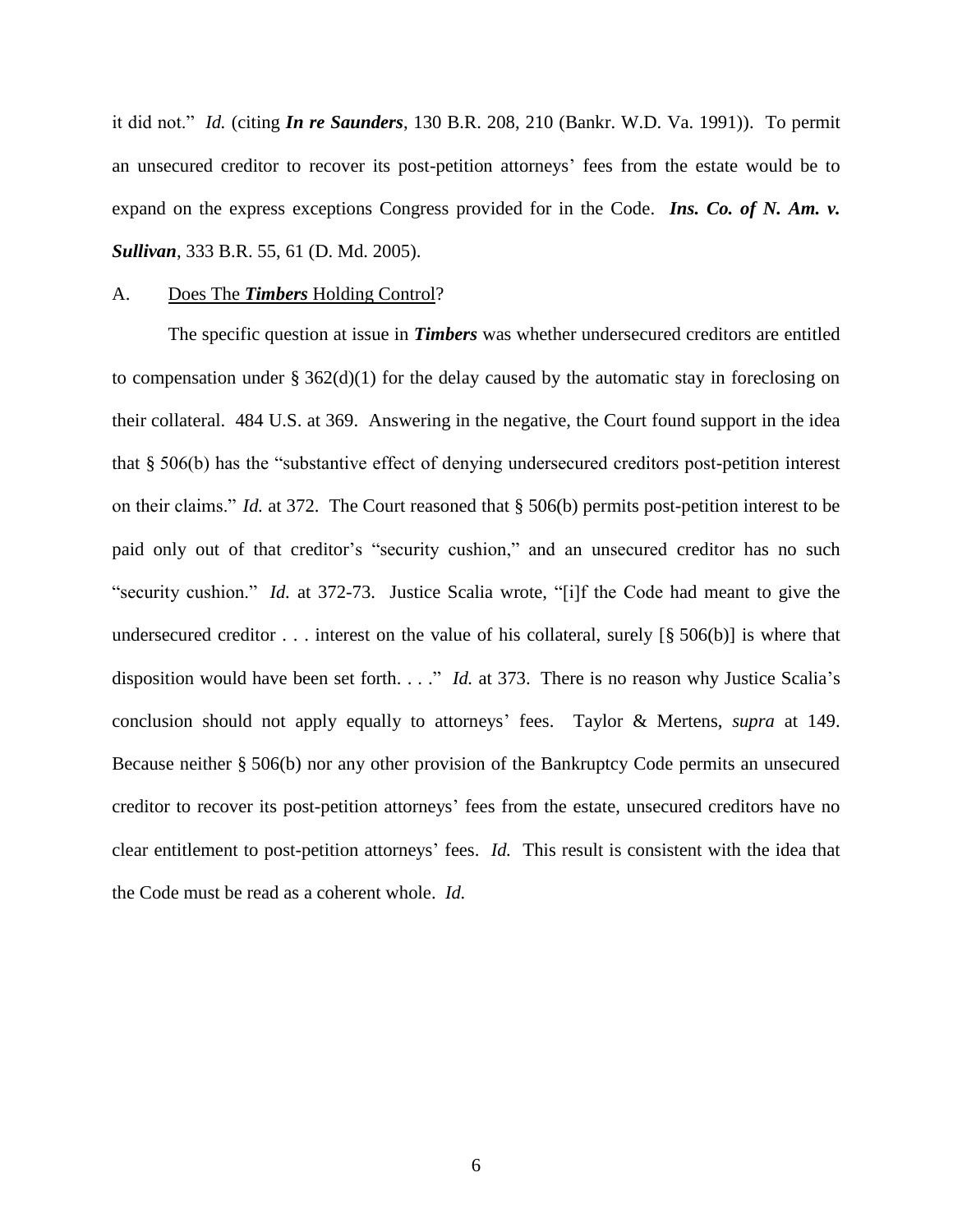# B. Does The Fact That Creditors" Claims Are Determined On The Petition Date Preclude Post-Petition Attorneys' Fees And Costs?

The three cases cited by Aegis claim that post-petition fees cannot be disallowed merely because they are contingent.<sup>2</sup> The allowability of contingent claims allows an argument to be made that the apparent plain meaning of sections 502(b), 506(a), and 506(b) is in conflict with other provisions of the Code. Mark S. Scarberry, *Interpreting Bankruptcy Code Sections 502 and 506: Post-Petition Attorneys' Fees in A Post-Travelers World*, 15 AM. BANKR. INST. L. REV. 611, 636 (2007). However, Professor Mark Scarberry has proposed that the plain meaning of these three sections provide a three-step analysis that precludes the allowance of post-petition attorney"s fees as unsecured claims. *Id.* at 648-652, 657.

First, § 502(b) allows a claim in an amount determined at the petition date. Subsequent increased amounts are part of the post-petition claim not allowed under § 502(b). *Id.* at 648-49. Second, the allowed amount of the claim, as used in § 506(a), determines the secured and unsecured amounts of the creditor"s claim. *Id.* at 649. Because § 506(a) refers to "the allowed amount of the claim of [the] creditor," it is a reference to § 502(b). *Id.* Under § 506(a), two amounts, the allowed amount of the claim and the value of the collateral, must be determined, which are then compared and bifurcated with the allowed claim being secured to the extent of the value of the collateral, and any remaining amount creates an unsecured claim. *Id.* As a result, § 506(a) takes the amount of the allowed claim under § 502(b) and either treats it as completely secured or bifurcates it into a secured and unsecured amount. *Id.* Third, § 506(b) provides allowance for an additional amount; in particular, fees, interest, and costs beyond the allowed

 $\overline{a}$ 

<sup>2</sup> *In re SNTL Corp.***,** 571 F.3d at 844 (citing 5 *Collier on Bankruptcy* § 553.03[1][i] (15th ed. Updated 2007) ("In general, if the creditor incurs the attorneys' fees postpetition in connection with exercising or protecting a prepetition claim that included a right to recover attorneys" fees, the fees will be prepetition in nature, constituting a contingent prepetition obligation that became fixed postpetition when the fees were incurred.); *Accord, Ogle v. Fidelity & Deposit Co.*, 586 F.3d at 146-48; *See also, In re QMECT*, 368 B.R. at 884 (post-petition attorneys" fees qualify as a "claim" under 11 U.S.C. § 101(5)).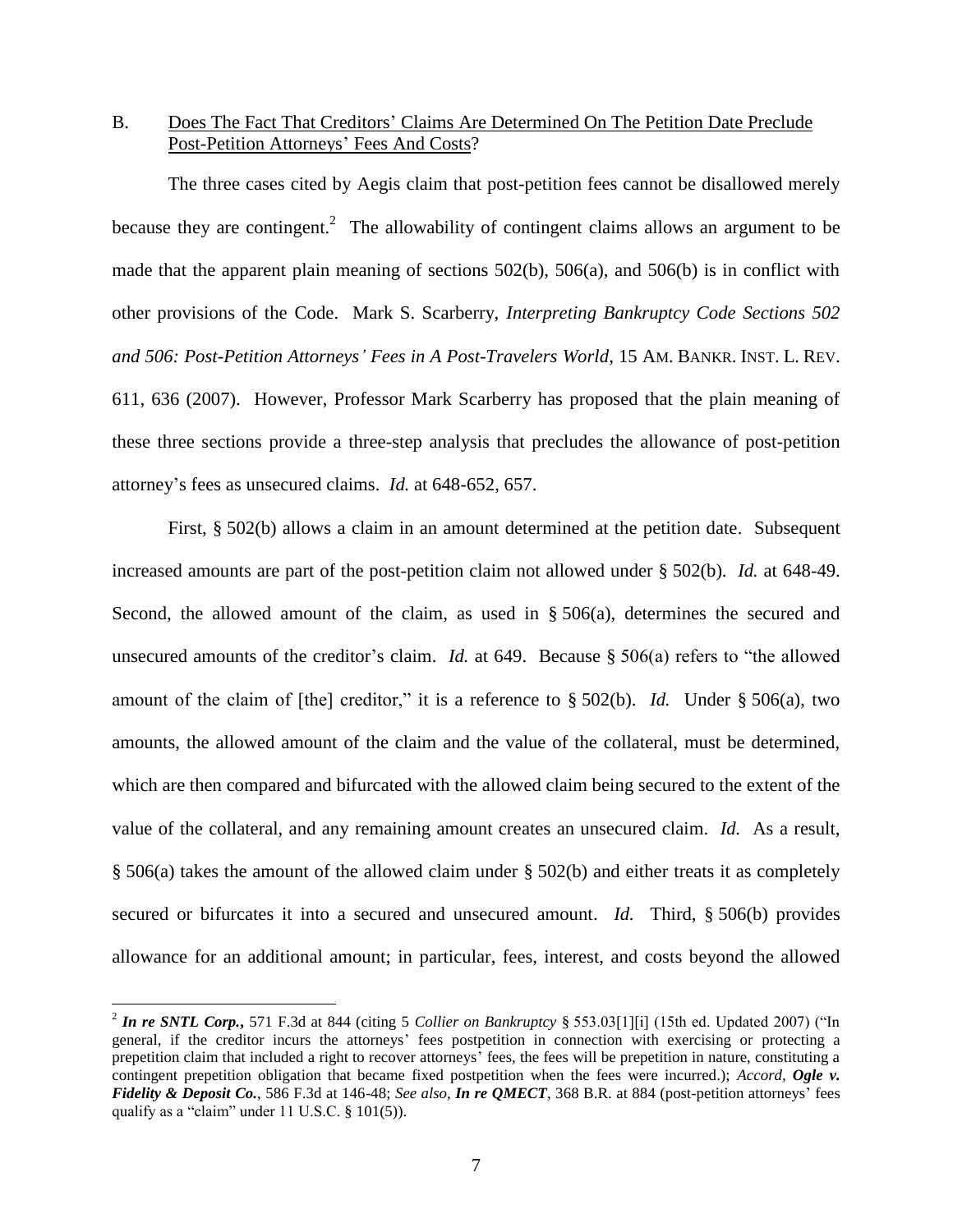amount under § 502(b). *Id.* The words "reasonable fees, costs, and charges" under § 506(b) describe what § 506(b) does for an oversecured claim. *Id.* at 650. The fees, costs, and charges "shall be allowed" under § 506(b) in a similar way that post-petition interest is allowed so long as an agreement or statute provides for them. *Id.* In relying on the Supreme Court's decision in *United States v. Ron Pair Enter., Inc., 489 U.S. 235 (1989), Scarberry explains that § 506(b)* adds interest and fees to the "pre-petition amount" of the claim, and because § 502(b) determines the prepetition amount of the claim, which is "as of the date of the filing" of the bankruptcy case, the amount of the secured claim held by an oversecured creditor prior to the application of § 506(b) cannot include post-petition attorney"s fees. Scarberry, *supra* at 651. Scarberry concludes:

Because post-petition fees are not allowed by section 502(b) but rather by section 506(b), we are left with the clear conclusion that post-petition fees cannot be allowed in favor of undersecured creditors or wholly unsecured creditors, neither of whom receive any benefit from section 506(b). That conclusion establishes, as a matter of the plain meaning of sections 502(b), 506(a), and 506(b), as they deal with claims, that post-petition fees are not allowable on unsecured claims.

*Id*.

### C. Does Policy Support The Recovery Of Post-Petition Attorneys" Fees?

Aegis" response emphasizes preserving non-bankruptcy legal rights when there is not a clear provision of the Code modifying those rights. However, it is beyond doubt that Congress has chosen to modify state law rights with respect to creditors' claims against the estate for postpetition attorneys" fees. Taylor & Merterns, *supra* at 158. "The plain language of section 506(b) expressly provides for the award of attorneys' fees in bankruptcy proceedings, without reference to contrary state law." *Id.* at 158-59 (citing *In re Schriock*, 104 F.3d 200, 202 (8th Cir. 1997)). As a result, an oversecured creditor's contract-based claim for post-petition fees may be allowable in bankruptcy even where the underlying contract is invalid under state law. *Id.* (citing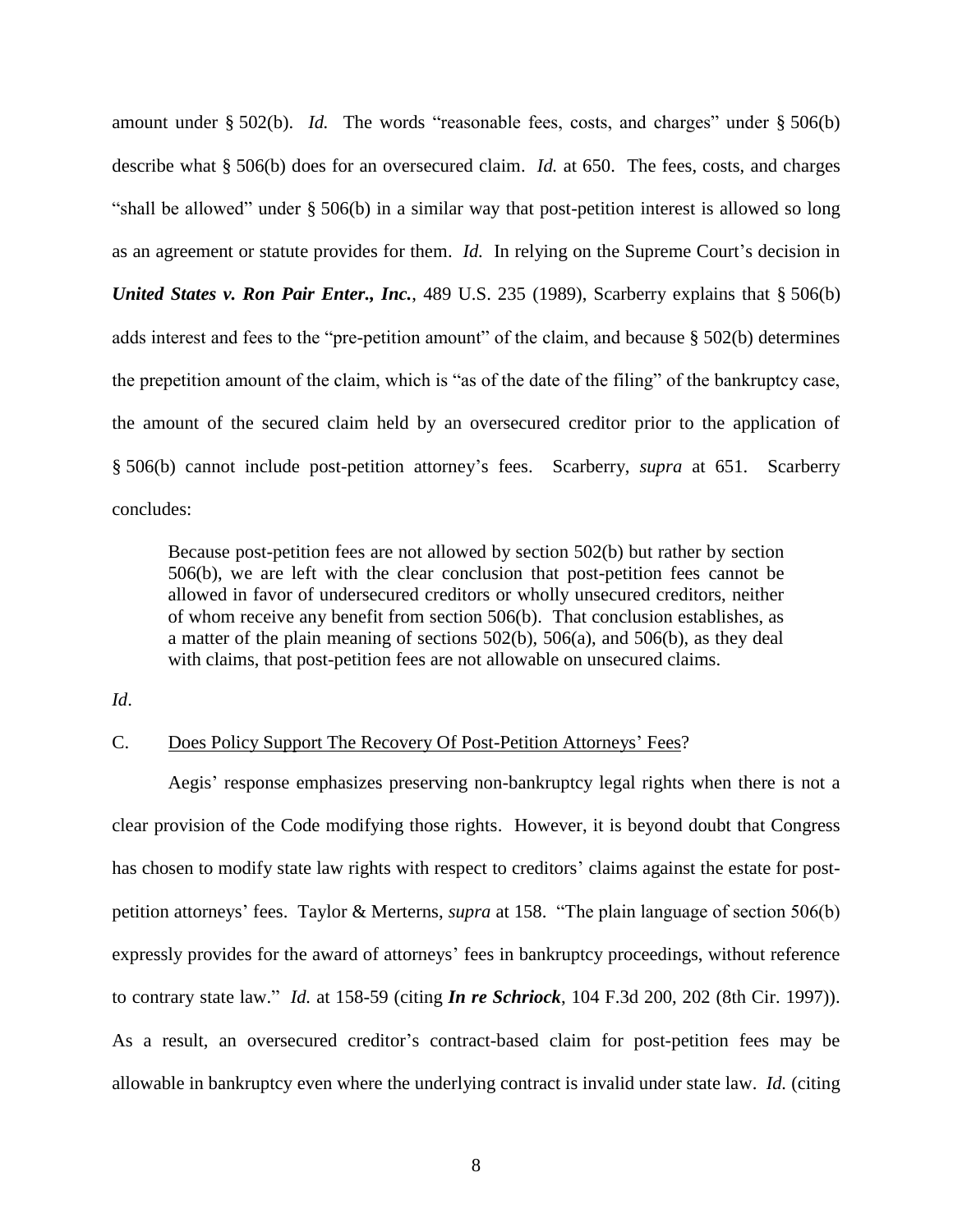**Schriock**, 104 F.3d at 202-03). Further, prior to the amendment of § 506(b), fees arising only under a state statute, without a contractual basis, were disallowed as not arising out of an agreement. Taylor & Merterns, *supra* at 159.

Some have argued that where a "debtor freely entered into the contract and must have known the potential cost," "[i]t would be inequitable to allow the debtor to avoid this obligation." *Id.* at 160-61 (citing *In re Tri-State Homes, Inc.*, 56 B.R. 24, 27 (Bankr. W.D. Wis. 1985)). However, this argument disregards the fact that the estate belongs not to the debtor, but to the creditors who bear the entire burden of a supposedly bargained for fee provision while receiving none of the benefit. Taylor & Merterns, *supra* at 161. Those cases awarding postpetition fees to successful creditors in nondischargeability actions or to debtors are not pertinent because such an award is made against an individual personally and is to be paid by that individual. *Id.* On the other hand, an unsecured creditor's claim for fees is to be paid by the bankruptcy estate. *Id.* Fee claims asserted against the estate must be analyzed differently from attorneys" fees sought personally against an opposing party in bankruptcy litigation, and must involve a consideration of bankruptcy policies, including the policy of equal distribution among creditors. *Id.* 

A central purpose of the bankruptcy system is "to secure equality among the creditors of a bankrupt."<sup>3</sup> Essentially, similarly situated creditors must be treated the same. Allowing certain types of unsecured creditors, such as sophisticated commercial claimants, to recover postpetition attorneys' fees while other unsecured creditors are not able to recover such fees violates

 $\overline{a}$ 

<sup>3</sup> *See Elec. Mach.*, 371 B.R. at 551 (quoting *Boese v. King*, 108 U.S. 379, 385-86, 2 S.Ct. 765, 27 L.Ed. 760 (1883)).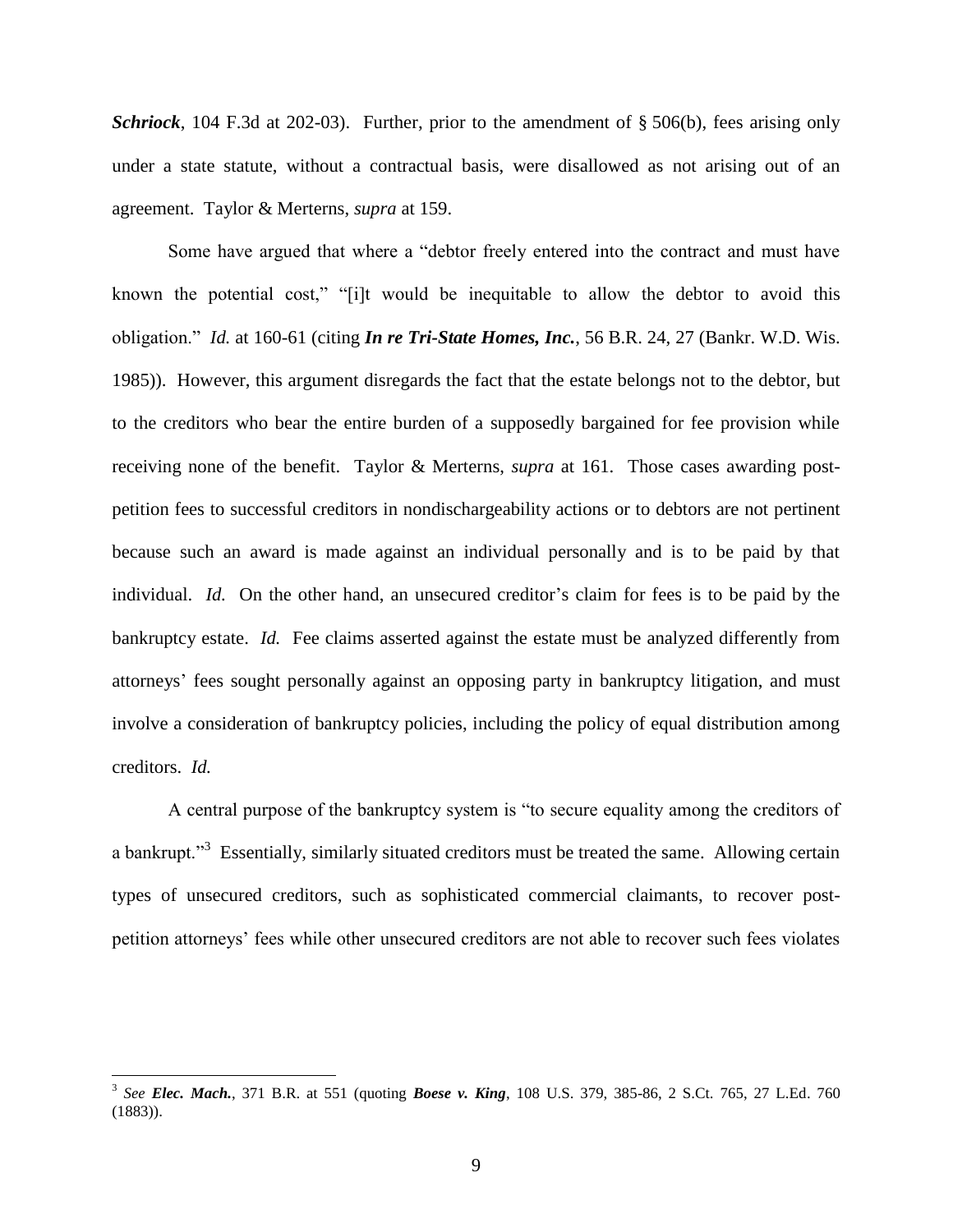this central purpose and keeps similarly situated creditors from being treated the same. $4$  As recognized by Judge Robert L. Jones in *Pride Companies*:

It is not equitable to deplete everyones 'pot,' only because of an asserted right granted by a contract . . . bankruptcy routinely alters creditors rights, and this is simply a situation where the policy of ratable distribution and equitable treatment of the varying interests in bankruptcy should override any asserted rights by unsecured creditors to recover attorney"s fees.

Moreover, allowing unsecured creditors to recover post-petition attorneys' fees negatively impacts and inconveniences the administration of bankruptcy cases.<sup>5</sup> The claims process would continue endlessly because attorneys for unsecured creditors would continually file new claims and/or amend previously allowed claims to include post-petition attorneys" fees and costs.<sup>6</sup> This is inefficient and impractical. As stated in *Electric Machinery*: "[t]he practical consequences of such a result would be disastrous for the administration of the bankruptcy system. The administrative inconvenience this would cause in a chapter 11 case would be intolerable." 7

Fees awarded to an oversecured creditor is consistent with equitable principles because the fees are paid from the creditor"s "security cushion," and therefore does not interfere with the administration of the estate. *Id.* The court in *Qmect*, 368 B.R. at 886, argued that, to the contrary, awarding secured creditors their post-petition fees diminishes the dividend to unsecured creditors; consequently, the policy of equitable distribution should not stand in the way of awarding unsecured creditors their post-petition fees. Taylor & Merterns, *supra* at note 278. However, this argument overlooks the fact that oversecured creditors have a property interest in the security or equity cushion that is used to pay an oversecured creditor's post-petition fees

 $\overline{a}$ 

<sup>4</sup> *Elec. Mach.*, 371 B.R. at 551.

<sup>5</sup> *Elec. Mach.*, 371 B.R. at 553.

<sup>6</sup> *Id.*

<sup>7</sup> *Id.*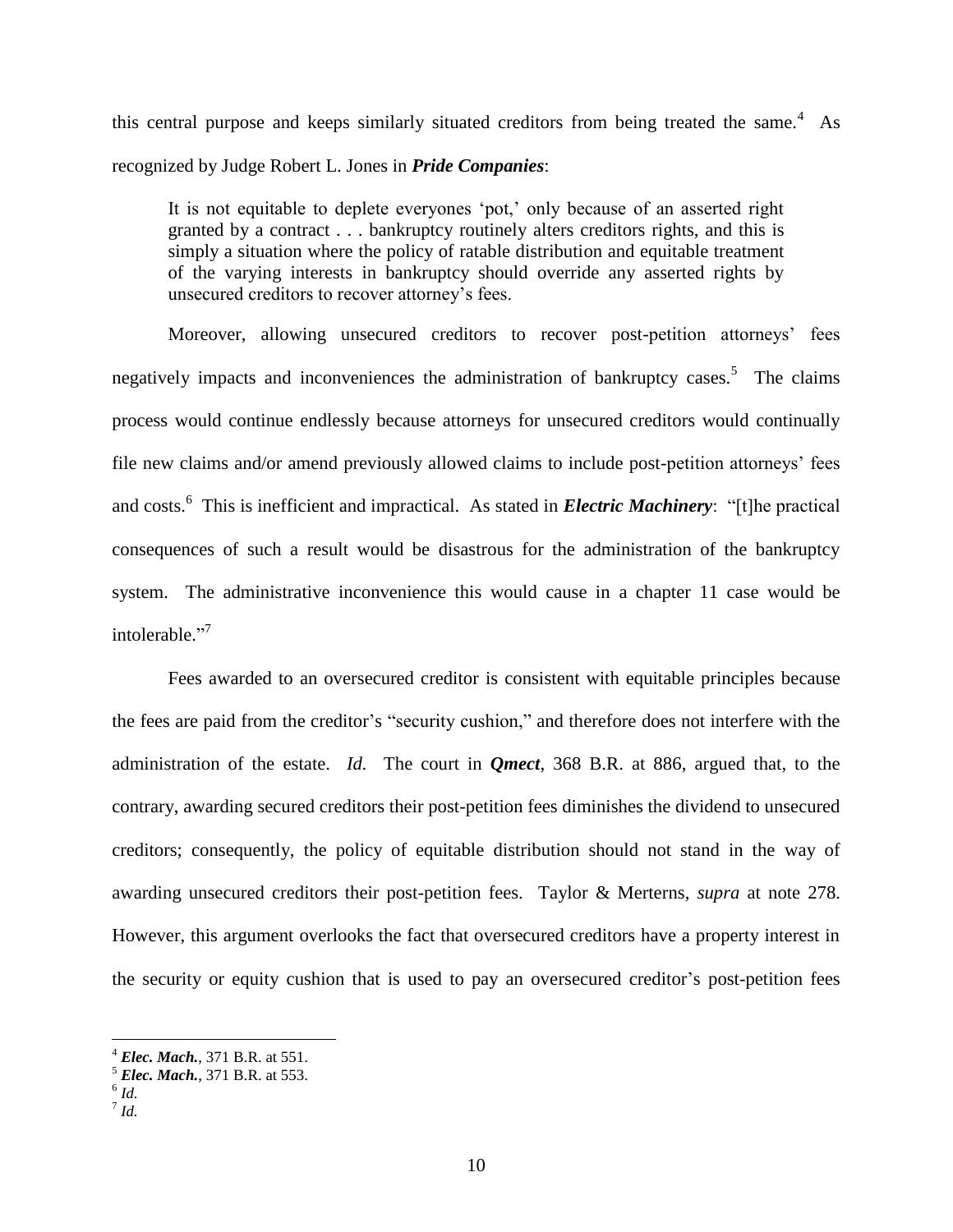under § [506\(b\).](https://a.next.westlaw.com/Link/Document/FullText?findType=L&pubNum=1000546&cite=11USCAS506&originatingDoc=I1b44da515fec11dca51ecfdfa1ed2cd3&refType=LQ&originationContext=document&transitionType=DocumentItem&contextData=(sc.History*oc.DocLink)) *Id. See also Timbers*[, 484 U.S. at 370-71.](https://a.next.westlaw.com/Link/Document/FullText?findType=Y&serNum=1988010767&pubNum=780&originationContext=document&transitionType=DocumentItem&contextData=(sc.History*oc.DocLink)#co_pp_sp_780_370) While allowing a secured creditor"s claim for post-petition fees may in fact reduce the amount available for distribution to unsecured creditors, it is not inequitable to do so because, by virtue of its property interest, an oversecured creditor would have a right to collect that amount before an unsecured creditor, even under state law. Taylor & Merterns, *supra* at note 278. Moreover, the Code expressly allows a post-petition fee claim of an oversecured creditor, but has no such provision for an unsecured creditor. *See* [11](https://a.next.westlaw.com/Link/Document/FullText?findType=L&pubNum=1000546&cite=11USCAS506&originatingDoc=I1b44da515fec11dca51ecfdfa1ed2cd3&refType=LQ&originationContext=document&transitionType=DocumentItem&contextData=(sc.History*oc.DocLink))  [U.S.C. §](https://a.next.westlaw.com/Link/Document/FullText?findType=L&pubNum=1000546&cite=11USCAS506&originatingDoc=I1b44da515fec11dca51ecfdfa1ed2cd3&refType=LQ&originationContext=document&transitionType=DocumentItem&contextData=(sc.History*oc.DocLink)) 506(b). For these reasons, a rule allowing the post-petition fee claims of oversecured creditors but not unsecured creditors is not inequitable.

# D. Does The Fact That The Debtor Is Solvent Allow For The Recovery Of Post-Petition Fees?

Aegis cites *In re Gencarelli*, 501 F.3d 1, 7 (1st Cir. 2007), for the proposition that postpetition fees should be added to unsecured claims where the debtor is solvent. However, to come to such a conclusion, the First Circuit engaged in circular reasoning by assuming that unsecured claim holders could obtain post-petition fees, and then departed from the text of the Code to make sure that holders of secured claims got treatment at least as favorable:

We add that disallowing claims in their entirety based on section 506(b) defies common sense. It is apodictic that "unsecured creditors may recover their attorneys" fees, costs and expenses from the estate of a solvent debtor where they are permitted to do so by the terms of their contract and applicable nonbankruptcy law." *In re Dow Corning Corp*., 456 F.3d 668, 683 (6th Cir. 2006). Thus, under the statutory scheme envisioned by the debtor (and adopted by the lower courts), unsecured creditors would be permitted to reap the full benefit of their contractual bargains through the medium of section 502, while oversecured creditors would be uniquely singled out for unfavorable treatment by the operation of section  $506(b)$ . There is no conceivable explanation as to why Congress might have wanted oversecured creditors to be treated in so draconian a fashion. Creating that sort of uneven playing field would be antithetic to the general policy of the Code, which strongly favors oversecured creditors.